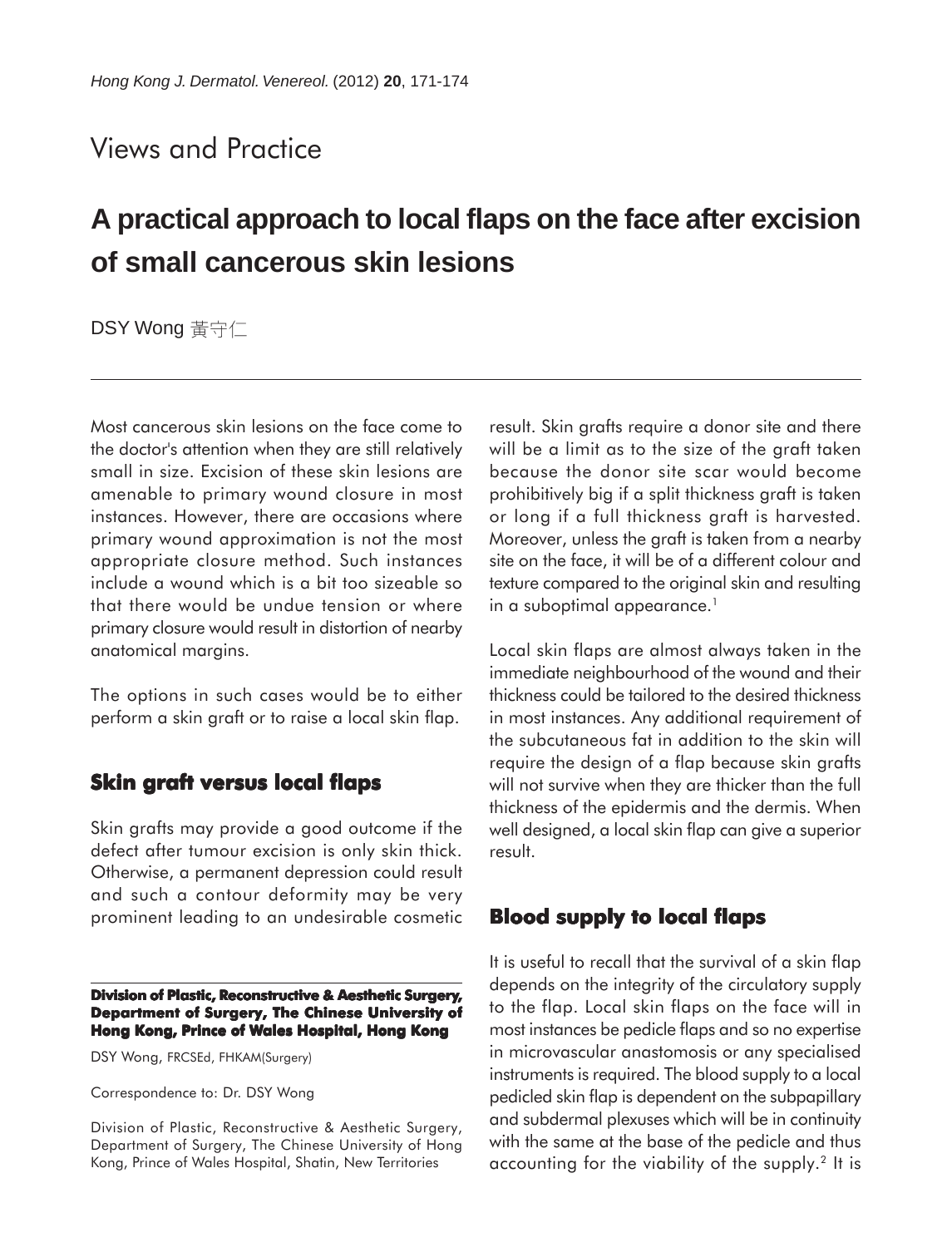obvious that the longer the length of a flap, the more distant these plexuses are from the base and therefore the circulation at the tip of the flap will be less secure. The safe length-to-breath ratio of a local flap is in general 1 to 1 but, due to the rich circulation of the head and neck region, this ratio can be extended to four to six times.

Such is the case with random pattern flaps. There is a special situation where an artery actually runs in the axis of the flap, i.e. along the length of its course. Examples of this variant include the facial artery in a nasolabial flap and the supra-trochlear artery in a median forehead flap. The presence of such an artery in the flap will greatly enhance the blood supply and reliability of the resultant flap, allowing a long length relative to breadth ratio and yet good survival.

#### **How do flaps help with wound closure?**

When designing a skin flap, it is helpful to first recall the two principles whereby a flap can contribute to wound closure. These are: a. to share out tension; and b. to recruit laxity in another direction, and to enable comfortable wound closure.

To illustrate the point, an advancement flap design where cuts are extended backwards from the wound is an example of the first principle of sharing out tension (Figure 1a). The increased length of the flap allows the tension in wound closure to be spread out and be borne by a longer tongue of skin so that the amount of pull for each unit length of the flap is reduced. The manoeuvre will therefore enable a wound which is otherwise too tight to be closed, to be approximated comfortably. The second principle above is best illustrated by a V-Y advancement design (Figure 1b). In this case, a V-shaped incision is made adjacent to the wound to the depth of the subcutaneous fat layer. The resulting flap is freed except for its deep attachment so that it could be advanced into the defect for closure. The gap left behind after this advancement is then closed transversely to the direction of the advancement and thus the tension in closing the wound is reduced and borrowed from the perpendicular direction when the tail of the Y is closed.

#### **Where are the laxities on the face?**

It will be obvious that it is important to look for laxity in the neighbourhood of a wound so that this could be utilised to facilitate the closure of the wound to avoid undue tension. The areas of laxity usually present on the face are found in the glabella and midline forehead, the temples, the skin along the nasolabial folds and the lateral cheek and upper neck skin.3

#### **The common flap designs**

A command of the most common flap designs will be helpful in selecting the most appropriate option in a particular situation. These are illustrated in Figure 2 and a brief reminder of the salient features of each is listed out in Table 1. The most often applied sites on the face for each design is also indicated in this table.

#### **Important considerations in designing a flap**

A number of considerations should always be borne in mind when we design a flap:4

- 1. *Identify the laxity in the surrounding skin* − recruit the laxity to enable wound closure by transposing it into the direction of tension.
- 2. Note the anatomical margins such as the brows, lid margins, alae, and the lips. Tension on these would cause anatomical distortion and should be avoided.
- 3. *Keep the whole design within an aesthetic unit eep the whole design within an aesthetic unit* − the aesthetic unit concept takes regions of the face as individual territories such as the forehead, the eyelids, the cheeks, the nose, the upper lip and the chin, etc. Any incision across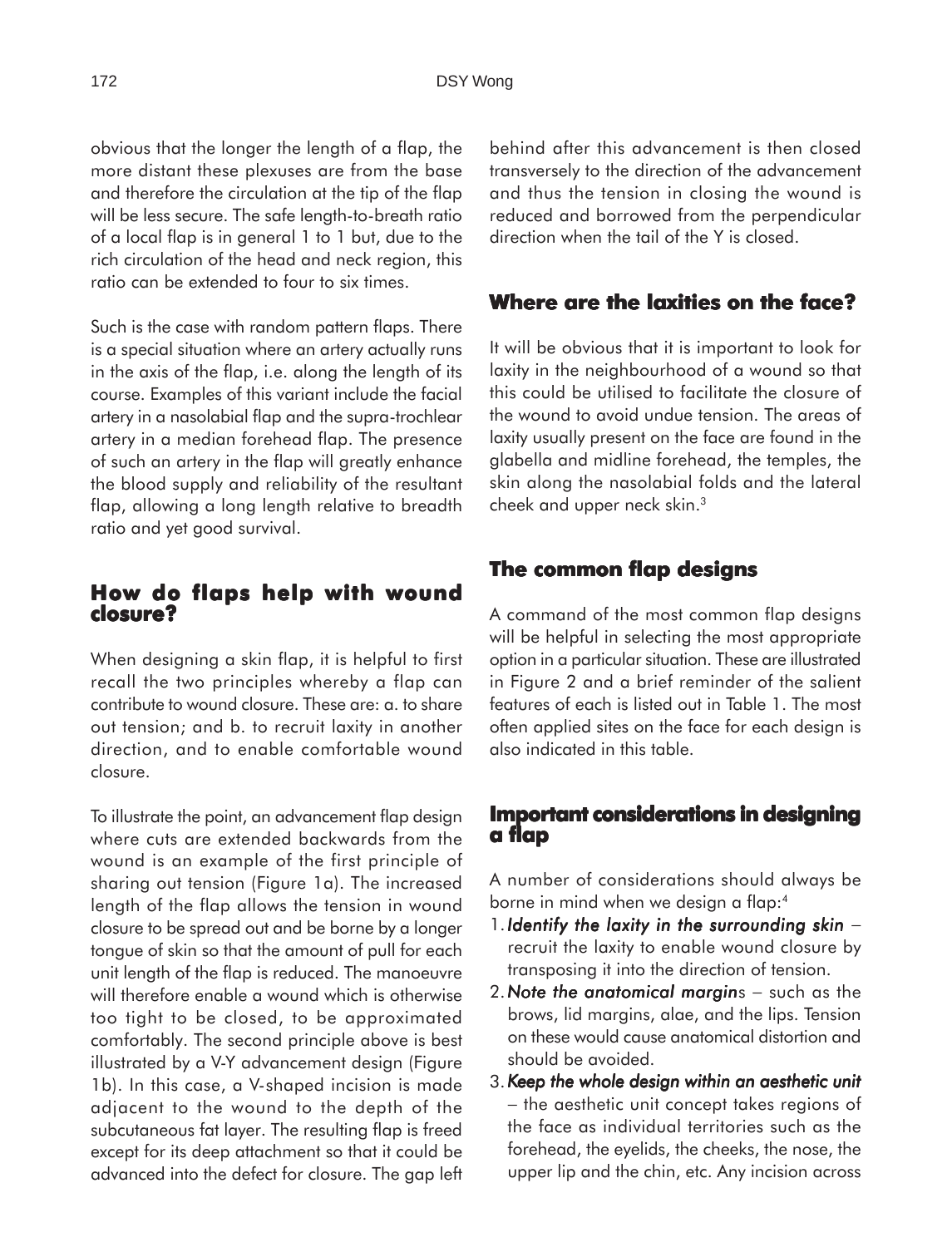aesthetic units would violate their boundaries and give an unnatural appearance.

- 4. *Respect the crease lines* − incisions along the creases produce scars that heal better and show up less conspicuously. This is because they are less pulled against and are aligned more in harmony with the facial features.
- 5.*Avoid roundish wound outlines* − because roundish defect outlines have a tendency to result in a trapdoor effect giving a pincushioning appearance when the scar contracts upon healing. A round wound can easily be turned into a rectangular or triangular wound depending on the requirements of the design.
- 6. *Think of the actual location of the wound on the face* – the most often employed design(s)

in relation to the site of the defect could be found in Table 1.

7.Accurate measurements of geometry and good 3-dimensional sense are keys to a perfect result.

#### **Further tricks to make perfect results**

There remain two small tricks to help with enhancing a satisfying result. The first is the concept of the Burrow's triangle (Figure 3a). Often when wound edges are pulled together there will be obvious bulging of excess skin in the immediate area next to the base of the pedicle. If this triangular shaped excess skin is excised, the final wound would become even and flat as if all the



**Figure 1.** (a) Advancement flap showing sharing out of tension along an extended length of skin along the direction of the tension; (b) V-Y advancement flap showing the transfer of laxity in the perpendicular direction into the line of the tension (arrows show direction of tension).



Figure 2. Common types of flap designs: (a) Bi-lobed; (b) Rhomboid; (c) Rotational.